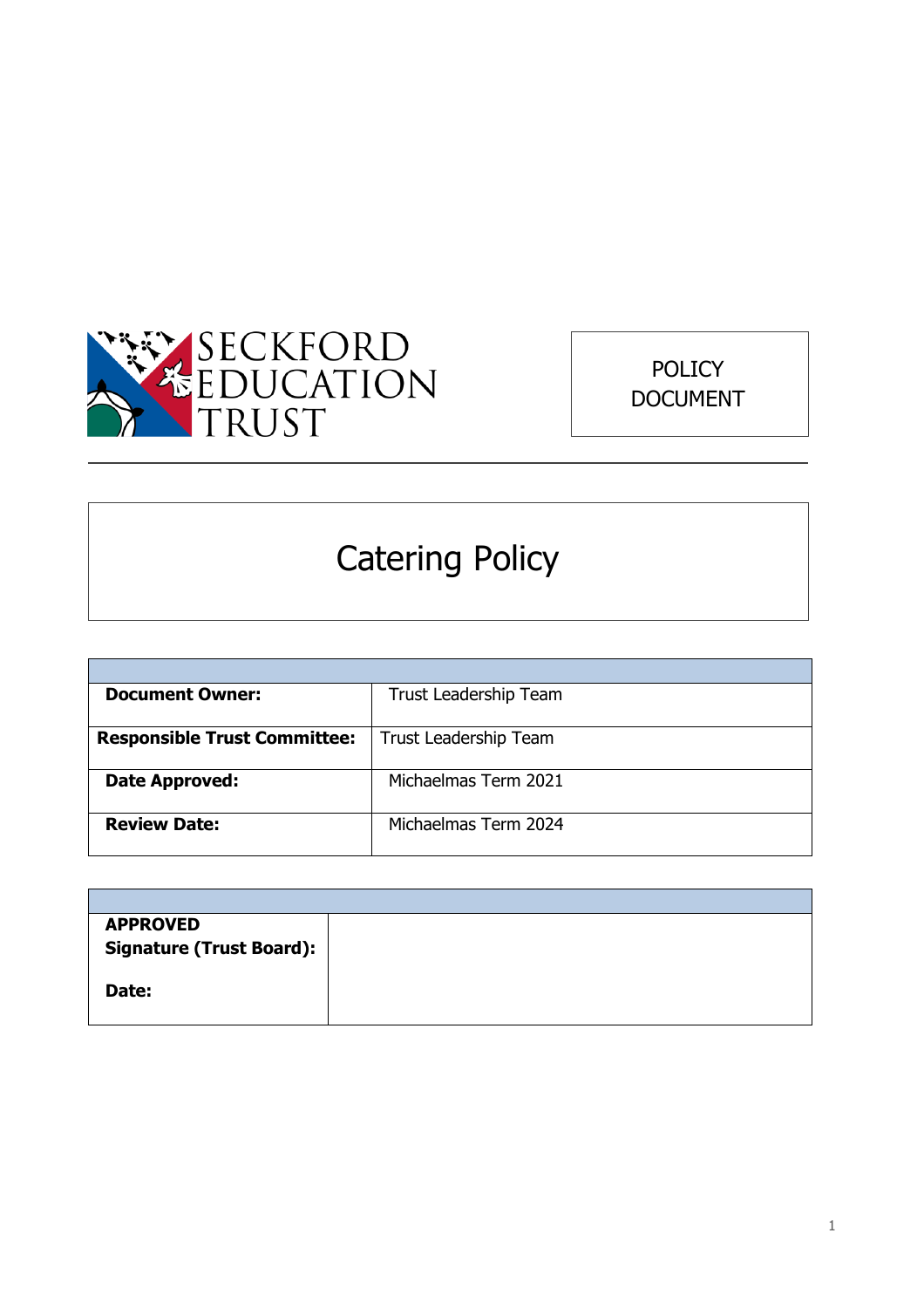

#### 1. Other relevant policies and documents

- Well-being Policy
- Charging and Remissions Policy
- Sections 512, 512ZA, 512ZB, 512A, 512B and 533 of the **Education Act 1996**, as amended
- Section 114A of the [School Standards and Framework Act 1998](http://www.legislation.gov.uk/ukpga/1998/31/contents)
- 2014 No. 1603 Education, England [The requirements for School Food Regulations 2014](https://www.legislation.gov.uk/uksi/2014/1603/contents/made)

#### 2. Explanation of terms used in the policy

Trust = Seckford EducationTrust  $School(s) = schools within the Trust$ 

#### 3. Purpose of the policy

This document outlines the catering policy for the schools within the Trust. This policy covers the Trust and all its schools and as such there is no need for each school to have its own policy.

#### 4. Policy statement

We believe that healthy eating plays a vital role in supporting the education of our students. The benefits are three-fold:

- their ability to concentrate in the classroom;
- a greater appreciation for cultural, fresh and seasonal ingredients; and
- the enjoyment of dining with friends over a meal.

It is the policy of The Seckford Education Trustto provide staff and students with a high quality catering service that provides the best possible value for money. The Seckford Education Trustis committed to providing healthy meals that students enjoy eating. The Trust aims for all students to develop the confidence, knowledge and understanding to make appropriate food choices in their future lives.

Our nutritional standards are in line with national programmes for Healthy Schools and we are committed to promoting an ethos and environment which encourages healthy lifestyles.

The catering team will ensure that the food and drink available across the school day reinforces the healthy lifestyle message.

To support students' meal times at home we provide three healthy eating opportunities though out the extended day: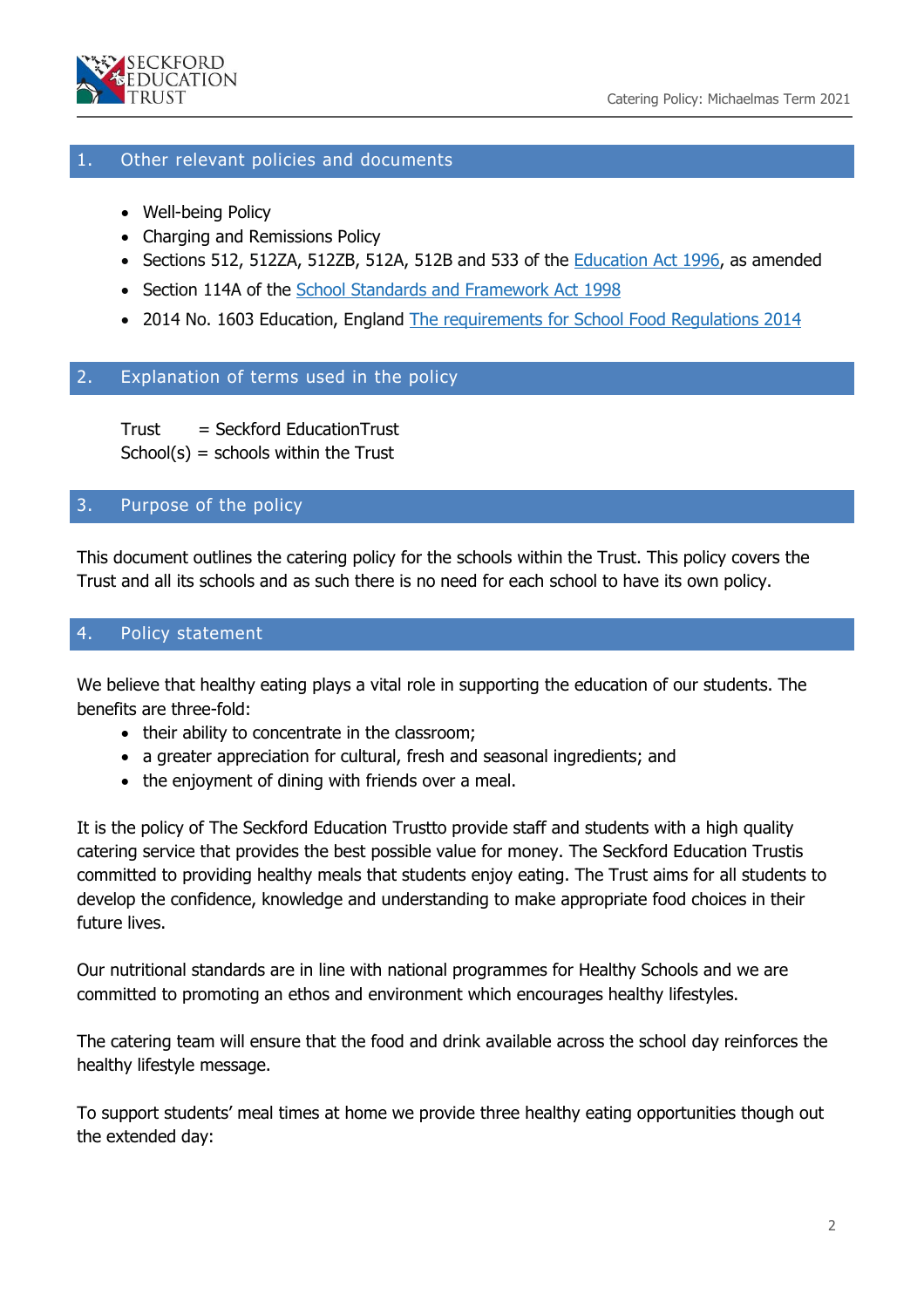

### **Breakfast menu**

A healthy breakfast is essential to ensure that our students feel healthy, alert and energised for a long school day. Breakfast is available to all students and includes fresh fruit and bread. No food or drink is to be removed from the restaurant.

# **Mid-morning break-time**

The mid-morning break provides the opportunity for students to have a light snack, which can be eaten in the restaurant, including a selection of fruit and bread, Milk and Squash.

In line with the Trust approach to healthy eating, students are not permitted to bring the following items into school: crisps, fizzy drinks and chewing gum. If a student is found or seen with any of these items they will be confiscated and will not be returned.

# **Lunchtime provision**

All students will be expected to eat school lunches together in a calm, orderly and social environment in our school restaurant. All students are provided with a two course lunch.

# 5. Payments for school food

There is a fixed daily charge for all students present at the school (other than those eligible for Free School Meals and infant pupils) which covers lunch, breakfast and mid-morning snack. The charge will be reviewed annually and any changes notified to parents in advance.

Payment is via the Arborsystem. Parents / carers should ensure that their ParentPay account is in credit at all times.

In the event that parents / carers believe they will be unable to pay the charges outlined in this policy, they may apply for remission of part or all of the charges due and should contact the school for details. They will be required to provide evidence of financial hardship and the decision as to whether to offer any remission will be at the discretion of theHead of School.

# 6. Menu cycle

The menus will be structured within a three-week cycle. They will change at least three times a year to ensure that the students have a varied choice of meals throughout the year. The menus will contain as much seasonal and local produce as possible, giving them the ability to reflect the changing seasons.

The menus for each cycle will be determined in advance and published on eachschool's website. Student leaders will work with the Executive Head Chef / Chef Manager to determine the menus.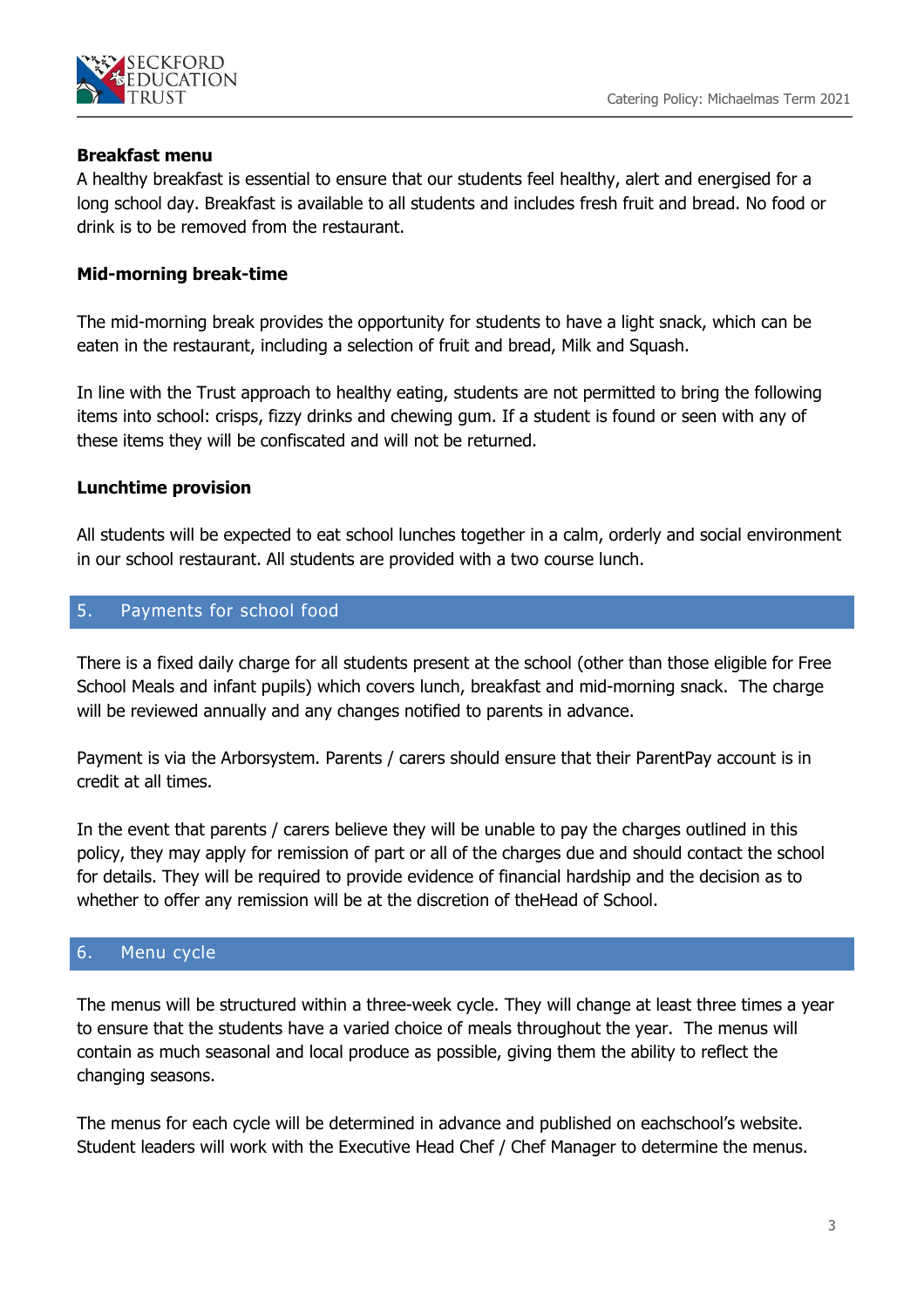

#### 7. Counter service dining

Counter service dining is designed to create a structure and social dining experience for every student. We are aware that for some students their lunchtime meal is their main daily meal and therefore it is important that this is a nutritious one.

The flexible aspect of counter service dining is for students to socialise in a warm and friendly environment. Students are allowed to choose between meat and non-meat choices, a fresh salad bar and daily desserts with fruit. At the end of their meal the students clear their own tables and trays to a tray trolley. Vegetarian and special (cultural, religious and moral) dietary meals will be prepared on a daily basis.

Everyone is responsible for clearing away rubbish, cutlery, crockery and trays, wiping up spillages and tucking in chairs (we help each other with these tasks).

Teaching staff will eat with students and will be on duty throughout the lunchtime period to provide supervision.

#### 8. Minimum performance standards for catering in our schools

The Trust considers it important to use fresh, seasonal food and to minimise the use of frozen ingredients and bought-in, ready-prepared foods.

The Chef Manager will be a well-qualified professional with a proven track record, able to communicate with students, staff and visitors to the school and should take a pro-active approach to feeding the Trust communities.

The catering team will be expected to provide a wide range of nutritionally balanced foods from which students can make their own selection, therefore increasing the enjoyment of their meal and encouraging greater responsibility.

The Government's food based standards shall be used as guidance when compiling menus. Our schools will comply broadly with the nutritional guidance, although they are not legally bound to do so. The Seckford Education Trustwill ensure that nutritious food is available across the entire day.

It is the Trust's intention that all students eat within the schools. The schools actively discourage students from purchasing any food from outside and will make the lunch provision compulsory.

The Seckford EducationTrust is conscious of its environmental responsibilities and encourages those companies with which it works to adopt environmentally sound practices. The catering team should endeavour to purchase goods in season and source goods from local suppliers where practical and possible. It is the catering team's key responsibility to supply food to its customers that is fresh, high quality and that has been prepared in a hygienic and safe manner. Sustainability initiatives are also important to our ethos.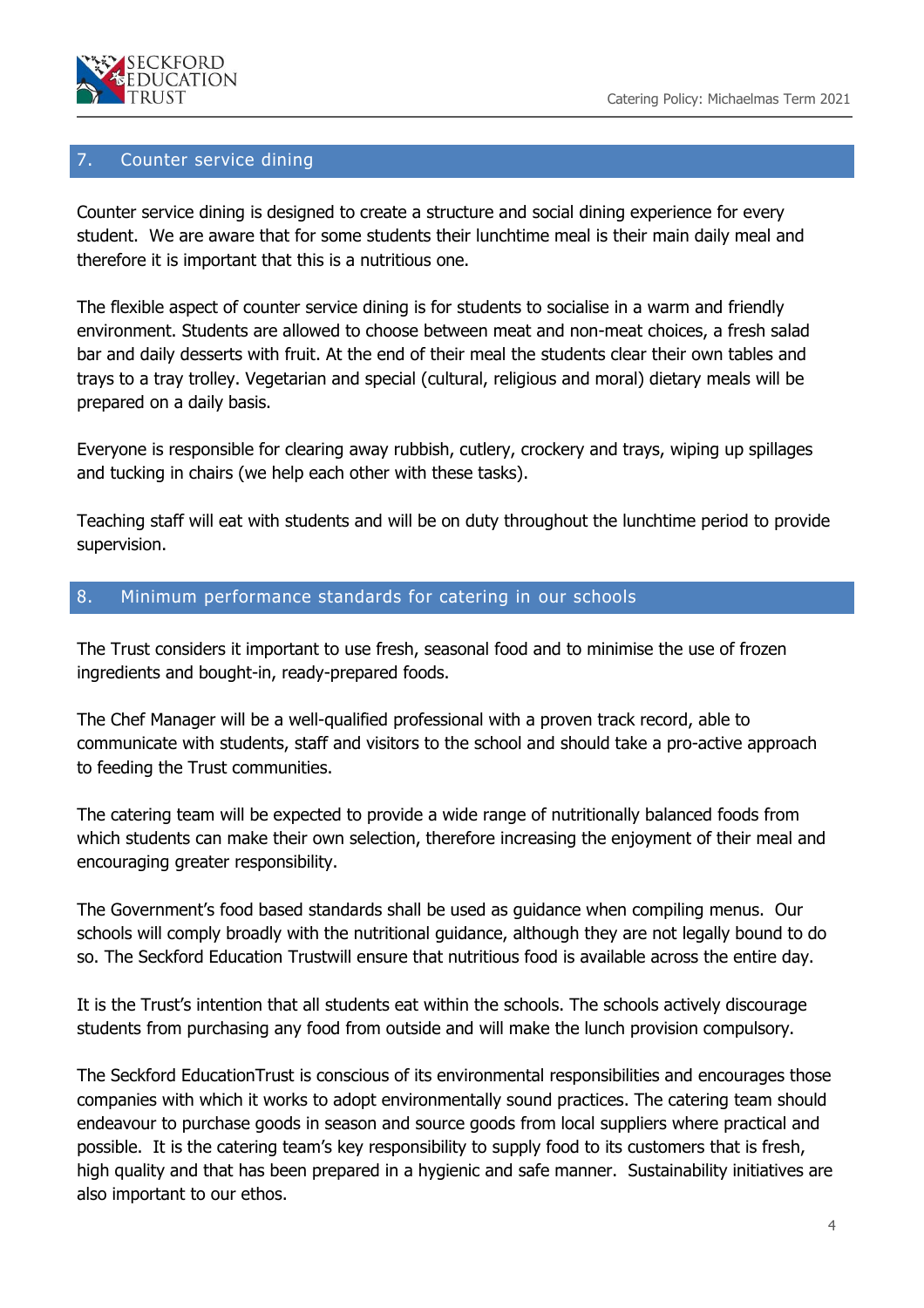

The catering objectives are summarised in Appendix 1.

# 9. Menu structure and food quality standards

#### 9.1 Menu range

The table shows the menu range for each service:

| <b>Service</b>     | <b>Offer</b>                                                                                               |                    |  |  |  |
|--------------------|------------------------------------------------------------------------------------------------------------|--------------------|--|--|--|
| Breakfast:         | A choice of cereals                                                                                        |                    |  |  |  |
|                    | Brown and white bread/toast - butter / marmalade / marmite / jam                                           |                    |  |  |  |
|                    | portions                                                                                                   |                    |  |  |  |
|                    | Yogurt, oats, sultanas, apricots and other dried fruit.                                                    |                    |  |  |  |
|                    | Bowl of cut fruit and whole fruit                                                                          |                    |  |  |  |
|                    | Fresh fruit juice / semi-skimmed milk / water / hot chocolate                                              |                    |  |  |  |
| Mid-morning break: | Cold Items- a selection from the following:                                                                |                    |  |  |  |
|                    | Yoghurt pots with topping<br>Whole fruits<br>Baguette pizzas<br>Cheese topped toasted muffins<br>Flapjacks |                    |  |  |  |
|                    |                                                                                                            |                    |  |  |  |
|                    |                                                                                                            |                    |  |  |  |
|                    |                                                                                                            |                    |  |  |  |
|                    |                                                                                                            |                    |  |  |  |
|                    | <b>Cold Drinks:</b>                                                                                        | <b>Hot drinks:</b> |  |  |  |
|                    | Water                                                                                                      | Hot chocolate      |  |  |  |
|                    | Fruit juice & smoothies                                                                                    |                    |  |  |  |
|                    | Yoghurt smoothies                                                                                          |                    |  |  |  |
|                    | Flavoured milk                                                                                             |                    |  |  |  |
| Lunchtime:         | 1 main course (daily meat or fish-based)                                                                   |                    |  |  |  |
|                    | 1 vegetarian main course                                                                                   |                    |  |  |  |
|                    | 1 pasta/jacket potato option with fillings/toppings                                                        |                    |  |  |  |
|                    | 2 vegetable or salad accompaniments                                                                        |                    |  |  |  |
|                    | 1 potato dish or accompanying carbohydrate dish                                                            |                    |  |  |  |
|                    | 1 dessert hot or cold<br>1 additional cold dessert                                                         |                    |  |  |  |
|                    |                                                                                                            |                    |  |  |  |

#### 9.2 Specific dietary requirements

The catering team need to be sensitive to the requirements of any multi-cultural requirements. A varied menu should be provided to meet the broad range of students.

For students with special dietary requirements, the parent / carer / student should ensure that their special requirements are fully reported to the Chef Manager at the start of each school year, ensuring that they are able to present alternatives if the core menu does not meet their dietary needs.

We list below the minimum performance standards required by our schools: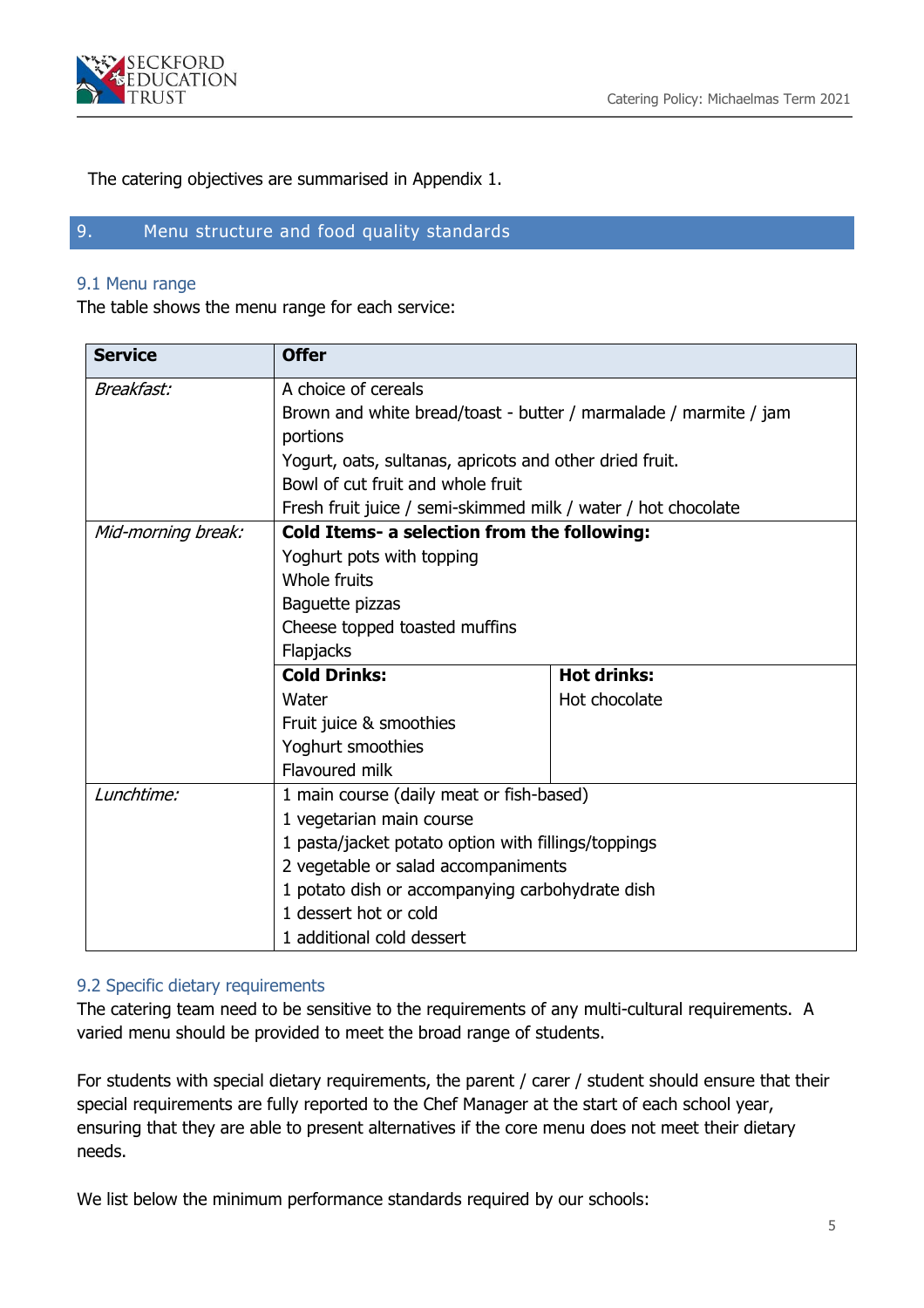

- The Chef Manager is expected to implement all up-to-date and ongoing Government Nutritional Recommendations appertaining to food preparation;
- Vegetarians are catered for, there is no need to register;
- Other special diets are catered for and the Chef Manager will be informed of these, supported by a Doctor's note detailing requirements. It is the responsibility of the Chef Manager to ensure safe working practices are in place to prevent cross-contamination;
- All foods/ dishes should be labelled correctly and where they contain items which may cause and allergic reaction these should be clearly stated;
- Following the introduction in December 2013 of The Food Information for Consumers Regulation (EU) No. 1169/2011, the Chef Manager will be trained in Allergen Awareness;
- Catering staff should be fully briefed on the content of all dishes prior to service;
- NUT SAFETY: The catering department does not knowingly purchase, store or use nuts or products containing nuts or nut trace. This applies to meals, constituents of a meal, sandwiches and snacks served. However, The Trust is unable to totally guarantee that items produced in our kitchens and/ or offered for consumption/ sale are free from nuts or nut products. Labels of individually wrapped pre-packaged goods should be checked to establish the contents of the product. The Seckford Education Trust cannot confirm the accuracy of the information supplied on wrapped products.

# 9.3 Food quality

The Trust is keen to ensure that the food served will be of a high quality and will appeal to the students. It should be well-presented and dishes displayed should reflect accurately the menu. Hot dishes should be served at above the temperature of 63°c and cold dishes should be served chilled below 8°C.

In order to meet the high standard of menu production and to provide the best value available, ingredients should be purchased fresh whenever possible. Full advantage should also be taken of seasonally available products. All retail products used will be recognised quality brands. The quality of deliveries from suppliers is the responsibility of the Chef Manager.

Batch cooking methods should be implemented to ensure that food is cooked little and often to retain freshness for each sitting.

# 10. Complaints

Any complaints about this policy from outside the Trust should be made in accordance with the Trust's Complaints Policy. Any other complaints should be brought to the attention of the Head of School of the relevant school in the first instance.

Complaints that are in the public interest and relate to suspected malpractice may be appropriate to raise under the Trust's Whistleblowing Policy.

#### 11. Compliance and performance monitoring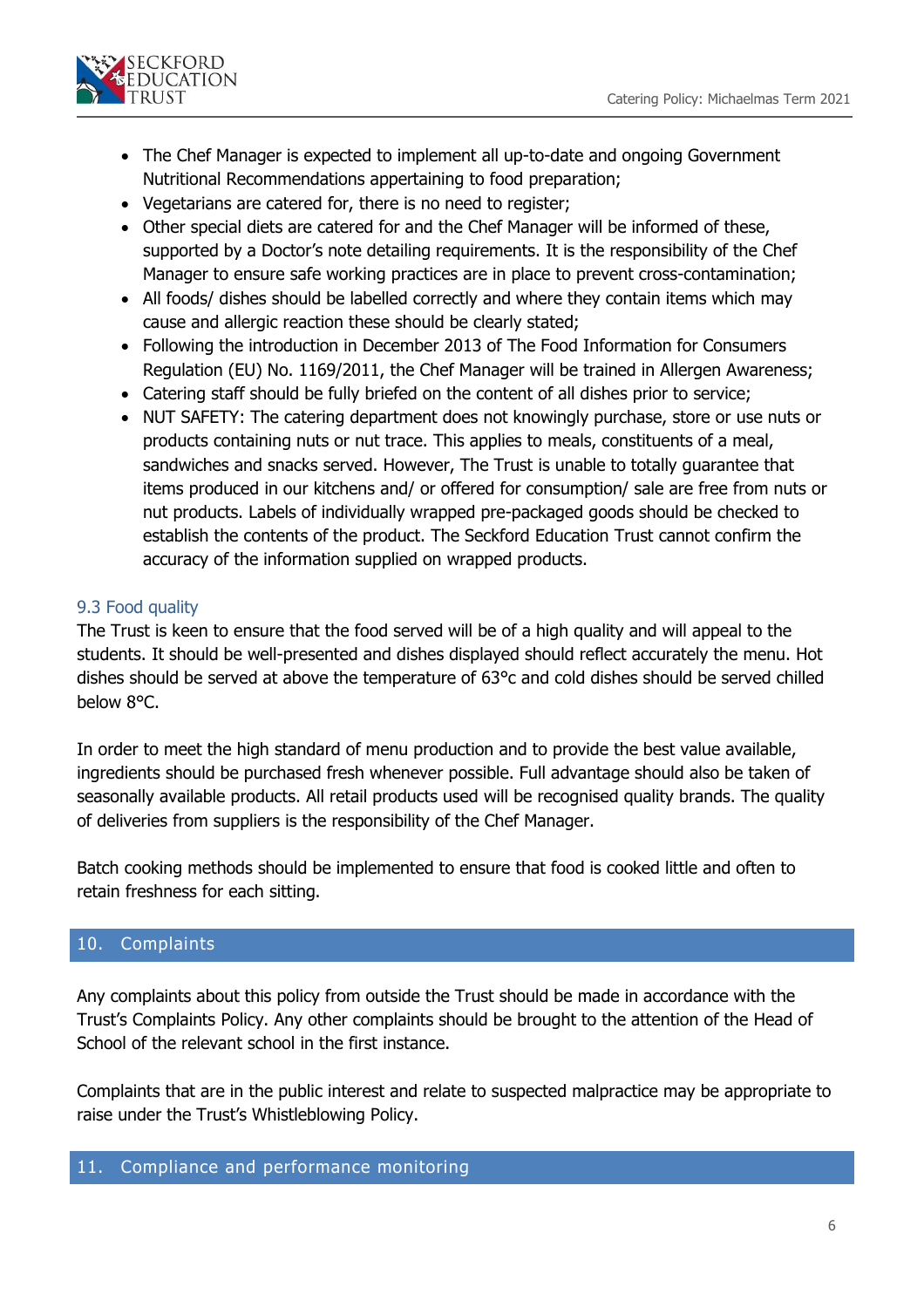

The Trust will review this policy every three years and ensure that practice across all schools is in line with this policy. Any review will take into account the most up-to-date legislation and recommendations.

The Trust has identified a range of Assurance Methodologies as tools by which compliance with polices can be tested. Those most relevant to this policy include:

• Internal Audit